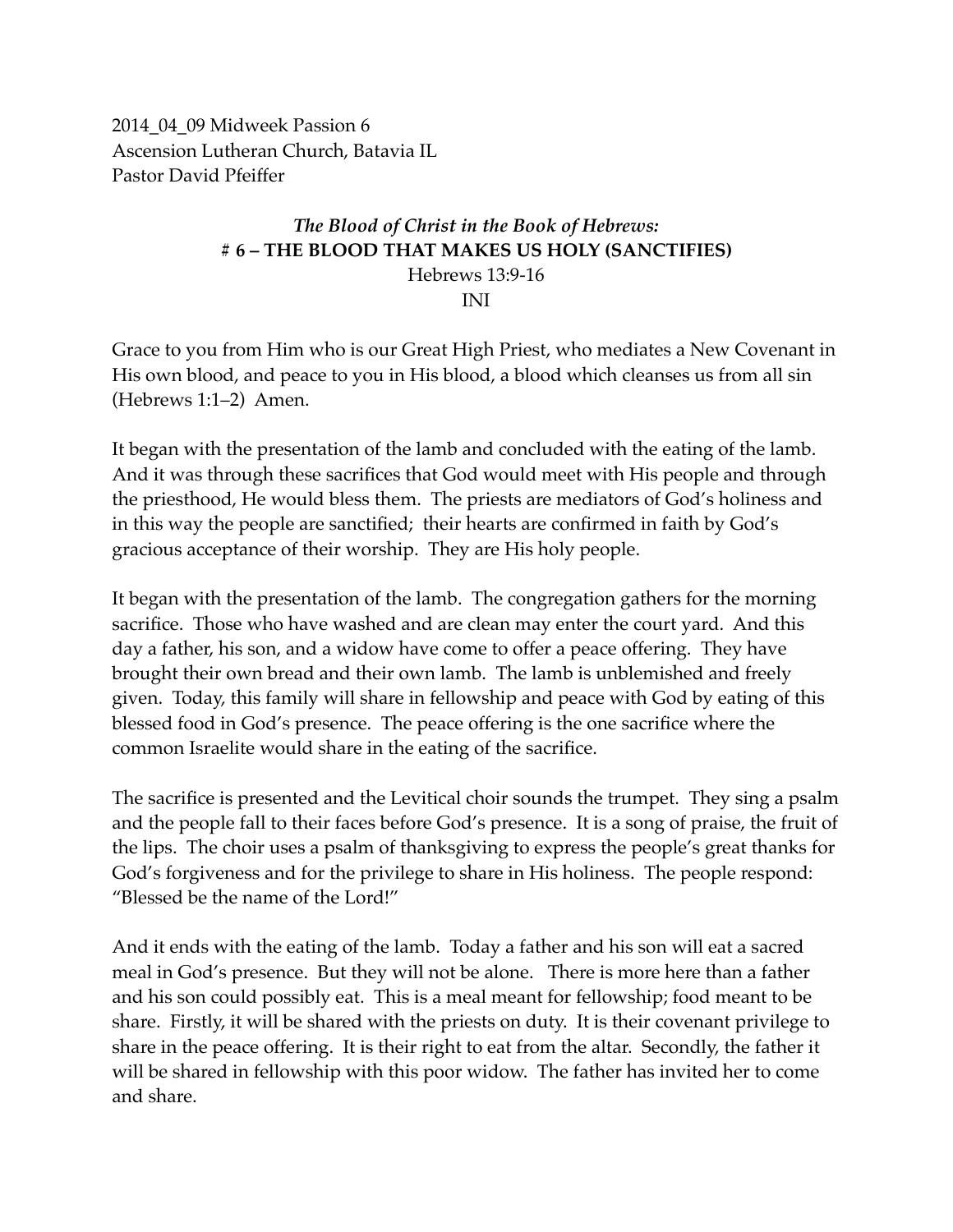But still, there is more than enough. And in such abundance, they will share. The father plans to take some of the left overs with him when he leaves. He knows a husband and wife who are living outside the camp. They are foreigners. And since they are foreigners, they have no property and are very poor. He will share what he can with them.

Thus the true purpose of the peace offering is expressed – to commune in God's holy presence and to share His blessing with others. The father explains to his son that God is well pleased with such sacrifices.

The sixth in our series of texts dealing with the blood of Christ in the book of Hebrews comes from

#### *Hebrews 13:9–16*

*<sup>9</sup> Do not be carried about with various and strange doctrines. For it is good that the heart be established by grace, not with foods which have not profited those who have been occupied with them.*

*<sup>10</sup> We have an altar from which those who serve the tabernacle have no right to eat. 11 For the bodies of those animals, whose blood is brought into the sanctuary by the high priest for sin, are burned outside the camp. 12 Therefore Jesus also, that He might sanctify the people with His own blood, suffered outside the gate. 13 Therefore let us go forth to Him, outside the camp, bearing His reproach. 14 For here we have no continuing city, but we seek the one to come. <sup>15</sup> Therefore by Him let us continually offer the sacrifice of praise to God, that is, the fruit of our lips, giving thanks to His name. 16 But do not forget to do good and to share, for with such sacrifices God is well pleased.*

#### **The Blood that Makes Us Holy (Sanctifies)**

#### **1) A Saint is Anyone Made Holy in the Blood of Christ**

The word means "holy ones." Yet when Webster's dictionary defines the word "saint", it becomes shaped and skewed by popular understanding. SAINT: "a person who is officially recognized by the Christian church as being very holy because of the way he or she lived."

In no small thanks to the Roman Catholic Church, "sainthood" is commonly understood as a matter of human achievement. It is commonly defined in terms of exceptional virtue and sacrifice. And it is primarily restricted for those who are dead. So Mother Teresa is a saint because her life has been publicized in terms of virtue and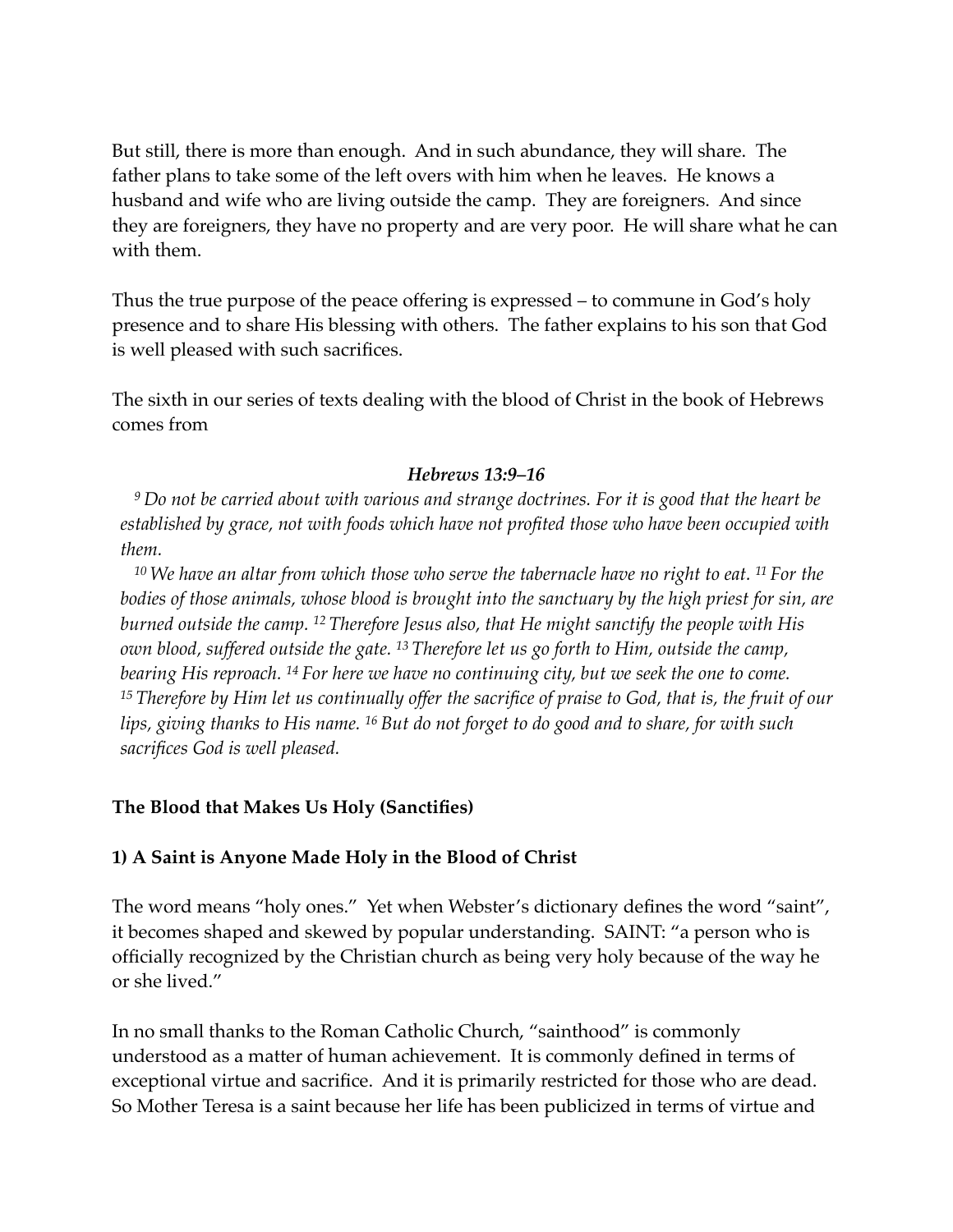service toward others. A "saint" has become a title reserved, a goal to be met, something recognized only after having lived up to a moral standard. This popular understanding leaves most of us Christians a little less than holy, if at all. The term has come to refer primarily to the life of a dead super-Christian.

Yet, when Paul address the congregations he serves, what term does he use? He doesn't call them Christians. He addresses them either as "brothers" or as "hagioi" – that is, as "holy ones," "saints." This is not some higher caste of super-Christians. There is no Mother Teresa or Dali Lama. These are Corinthian Christians – a rather rough congregation: sailors, tradesmen, commoners, Gentiles, sinners. These are Lutheran Christians. He addresses you. He addresses me. The Spirit addresses any and all baptized believers as "holy ones." As is written in 1 Corinthians 1,

*1 Corinthians 1:2 To the church of God which is at Corinth, to those who are sanctified in Christ Jesus, called to be saints, with all who in every place call on the name of Jesus Christ our Lord, both theirs and ours.*

To be sanctified is to be a saint. And to be a saint is to be a baptized believer. Holiness is some goal to be reached, but it is a gift given. These are not super-Christians, but these are everyday Christians: mothers, fathers, babies; these are fast-food workers, carpenters, and mechanics; these are stay at home moms and dads; these are the everyday callings in which we are called to be saints. A saint is anyone made holy in the blood of Christ Jesus.

## **2) We share in Christ's holiness**

It begins and ends with Christ. It begins with the presentation of the Lamb and it ends with us eating from His altar. Rather than holiness having to do with an achievement gained, it is instead a a gift to be given. It is drawn from the one and only source of all holiness: God. Through the means He has established, He shares His holiness and sanctifies us to be His priests and to serve Him.

For "we have an altar from which those who serve in the tabernacle have no right to eat." We have an altar that is not in Jerusalem. We have a priesthood that serves apart from the tabernacle services. No longer through the earthly temple or earthly foods will God meet with His people. But a new altar will be raised and it will be found outside the camp. It will be found in the place where where Christ is to be found.

On the day of Atonement, the body of the animal for sacrifice was to be burned outside the camp of Israel. So when Good Friday comes, where do we find Jesus? He is taken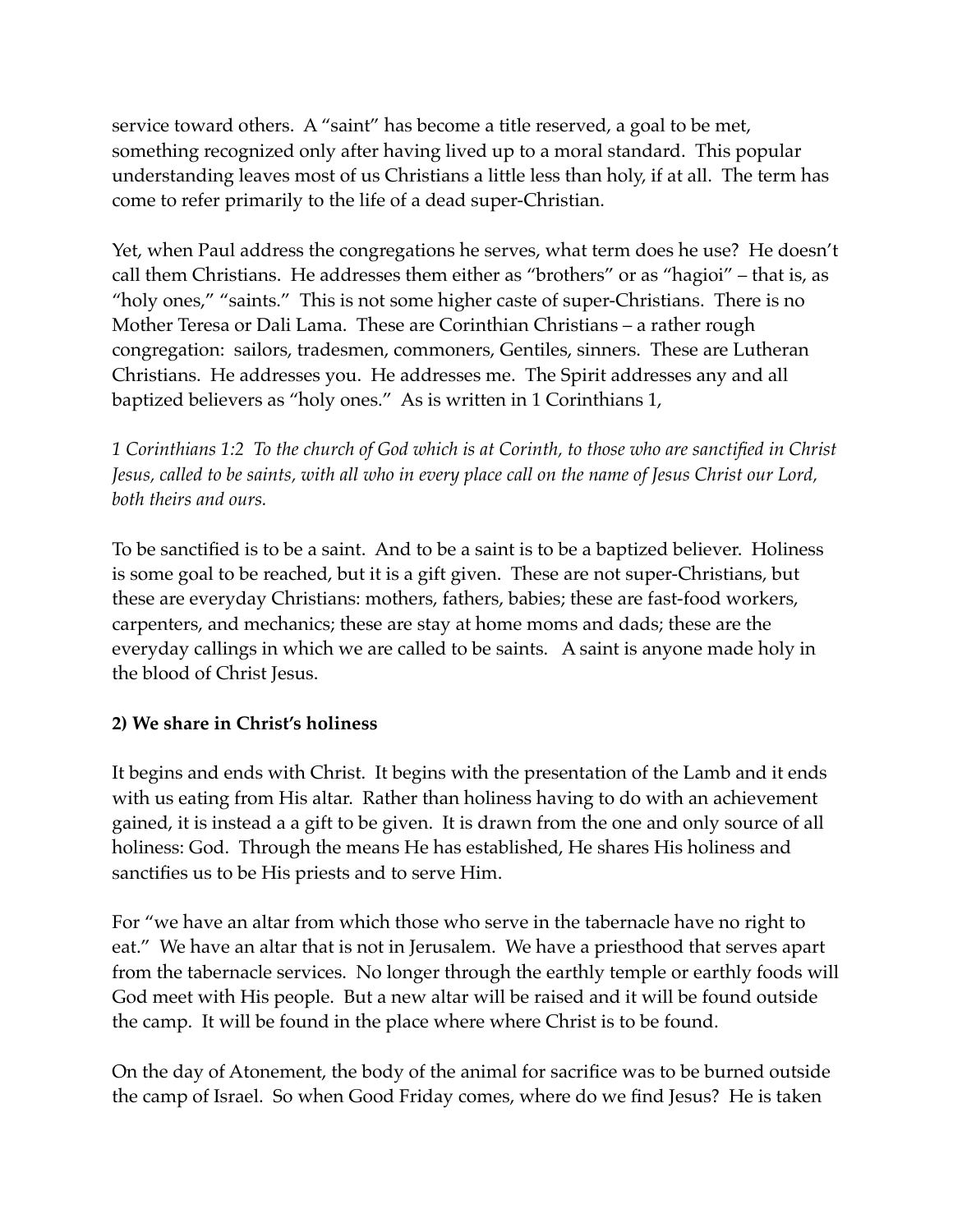outside of Jerusalem, forsaken, bearing the reproach of the cross. He is led to place of the skull by the hands of Roman Gentiles. It would be execution the Roman way: death by crucifixion. There, outside the camp, Jesus is forsaken – not only by His people, but also by God. The fulfillment of God's day of Atonement happened when Jesus' body was led outside the camp.

As our text says, "Jesus suffered outside the gate, so that He might sanctify the people with His own blood." So we go outside the camp, and we eat of a different altar; Christ has fulfilled all that the first altar was representing and God has erected a new altar within a new covenant.

Jesus is the source of holiness. He is the Holy One, the Saint who truly defines the term; who reaches God's holy standard in complete selflessness and faith toward God. He brings it from heaven to us by becoming flesh and blood; this means that His human blood is holy. And by faithfully serving God on our behalf, His death took on the redemptive power to destroy death and the devil and make atonement for our sins.

It began with the presentation of the lamb. The congregation gathers and those cleansed in the waters of baptism enters the courts of God by faith. It is through the sacrifice of Christ that God will meet with His people. And it is through His blood that God will make them holy.

The Lamb is presented in the hearing of the gospel and the absolution. Here His work of atonement is declared and we are forgiven. This confirms our faith in His grace and no longer are we carried about by strange teachings and works that have no profit. As saints, we do not seek any earthly source of holiness. Not in the city Jerusalem, not in pilgrimages or monasteries or some human definition of sainthood. Christ truly sanctifies us by His truth and His Word is truth, so that the waters of baptism make every believer a saint.

And the service concludes with eating and drinking in God's holy presence. We partook this last Sunday – a sacred meal in God's presence. As sanctified priests, we have a right to eat from this altar; we have been called to be priests and made holy by His blood. This is the altar of His sacrifice where we receive the holy body and blood of the Lamb who lives.

## **3) We serve as holy priests together with Christ**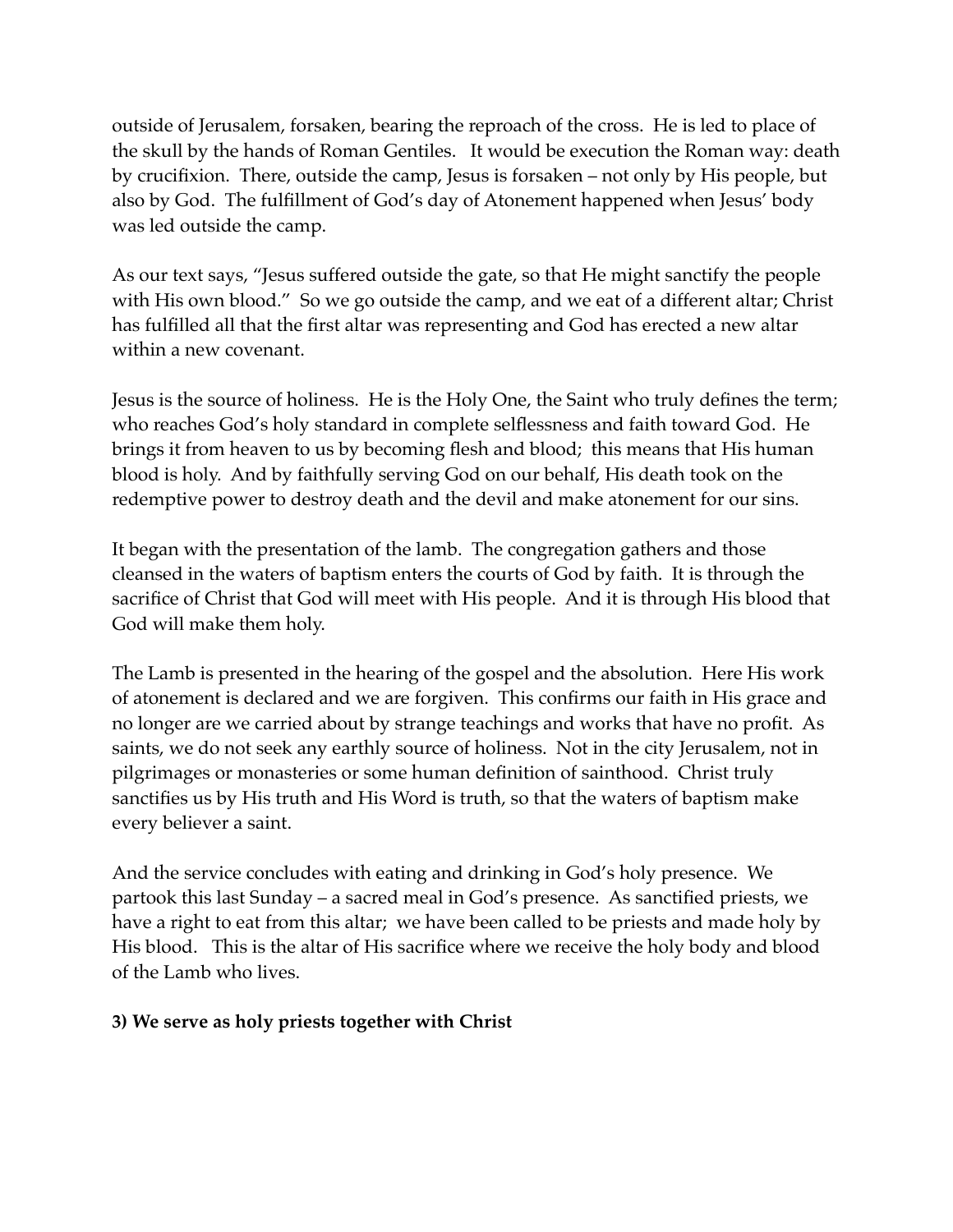It is through this sacrifice that God meets with His people and likewise, through the priesthood that He offers His blessing. The priests were always mediators of God's holiness and His blessing. And as priests before God, this is where we come in.

*15 Therefore by Him let us continually offer the sacrifice of praise to God, that is, the fruit of our lips, giving thanks to His name. 16 But do not forget to do good and to share, for with such sacrifices God is well pleased.*

Praise always accompanied the daily sacrifices. The Levitical choir would sound the trumpet and a psalm would be sung. But praise was never spoken of in terms what we do for God; it was always in terms of what God does for us. For that reason, praise was not directed toward God, but toward the congregation and toward the world. Verse 15 could be better translated: "let us confess His name."

Praise is not for the good of God, but for the good of the our fellowship and for the good of the world. It includes every expression of our worship which makes His name known. So our whole liturgy is built around this idea. The sacrifice is presented and the choir of saints responds. The work of Christ is central to our worship and surrounding and adorning it are the songs of the saints – psalms and hymns and spiritual songs that express God's name and work of salvation. These are the fruit of lips which express thanks for God's forgiveness and for the privilege to share in His holiness. And so the name of God and His saving ways are made known to the world.

# *15 Therefore by Him let us continually offer the sacrifice of praise to God, that is, the fruit of our lips, giving thanks to His name.*

It concluded with the eating of the lamb. And there is more than enough. This is a meal meant for sharing. There is such abundance, that we cannot help but share.

## *16 [Let us] not forget to do good and to share, for with such sacrifices God is well pleased.*

We leave with the Lord's blessing, we have participated in the peace offering in its purest meaning – to commune in God's holy presence and to share His blessing with others. That is 1) doing good in our callings and 2) sharing offerings in our weekly gatherings around the word.

As priests, we return to our callings that we might do good. The work of a priest is to mediate God's blessings. We receive it here as we gather in His holy presence, and we distribute it to our neighbor and the world in our callings. That is why sainthood should never be looked at as the calling of clergy. These sacrifice are made by everyday